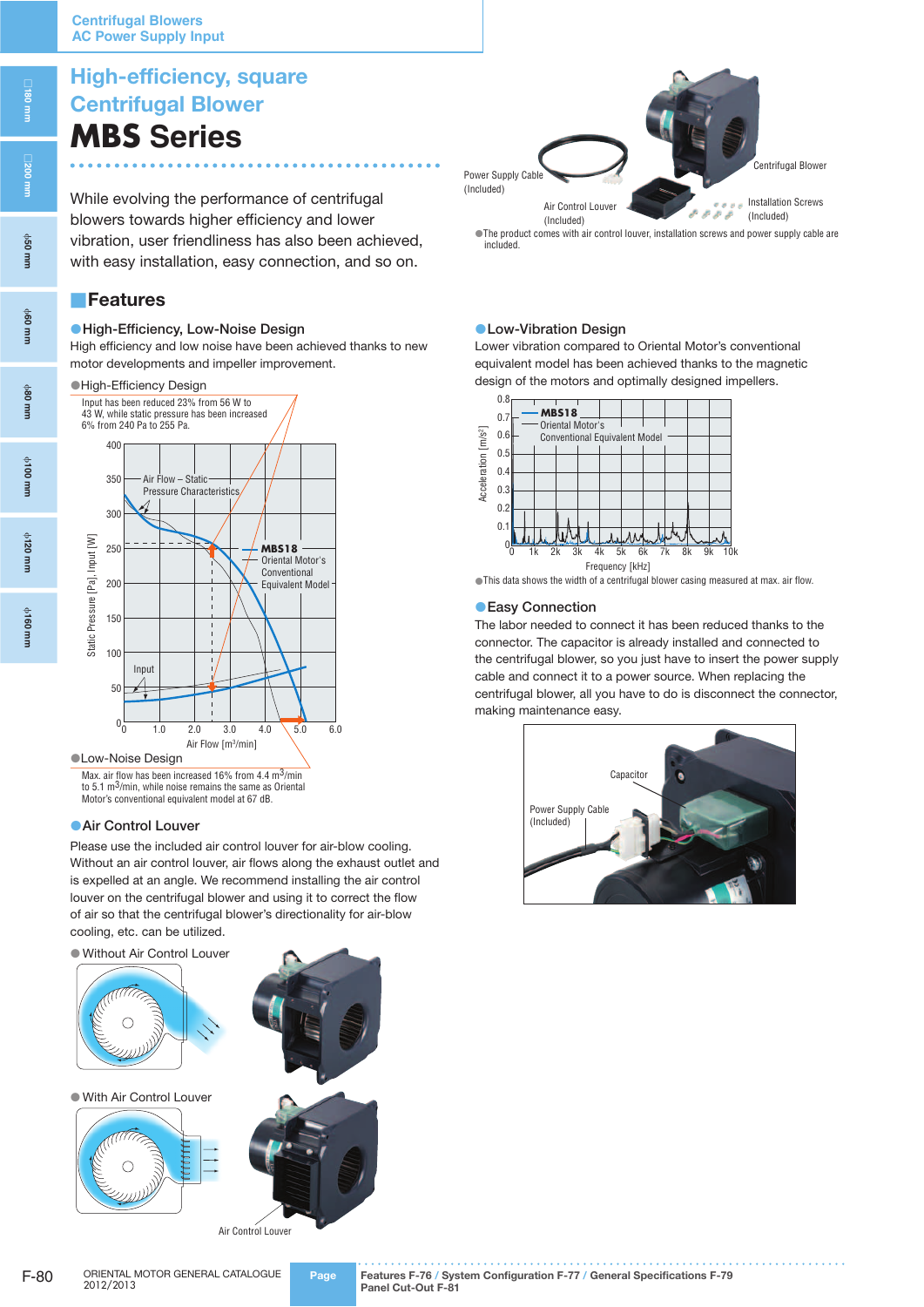# **Cooling Fans**

### ●**Easy Installation and Flexible Installation**

The centrifugal blower's casing is directly installed, making installation easy.

There are also no limits on installation direction, allowing you to install according to the application.

#### ◇**Motor Side Installation**



◇**Intake Side Installation**



#### ◇**Outlet Side Installation**

The outlet can be installed facing any direction.



◇**Flexible Installation**



## ■**Panel Cut-Out (Unit** <sup>=</sup> **mm)**

### ●**Motor Side Installation**



| Product Name |       |      | LU  | $\overline{\mathcal{L}}$ |     |
|--------------|-------|------|-----|--------------------------|-----|
| <b>MBS18</b> | 152.7 | 16.5 | 111 | 5.5                      | 150 |
| <b>MBS20</b> | 166.9 | 24.5 | 111 | 8.5                      | 160 |

#### ●**Suction Side Installation**



| <b>Product Name</b> |       |     | LU   | $\overline{A}$ |
|---------------------|-------|-----|------|----------------|
| <b>MBS18</b>        | 152.7 |     | 13   | 107            |
| <b>MBS20</b>        | 166.9 | 3.5 | 12.5 | 122            |

#### ●**Exhaust Side Installation**



| <b>Product Name</b> |     |    | Lu |    |
|---------------------|-----|----|----|----|
| <b>MBS18</b>        | 105 | 70 | 80 | 40 |
| <b>MBS20</b>        | 120 | 70 | 92 | 40 |

 $\bullet$  Please use installation screws that are board thickness  $+8$  mm max. in length.

**Installation Installation**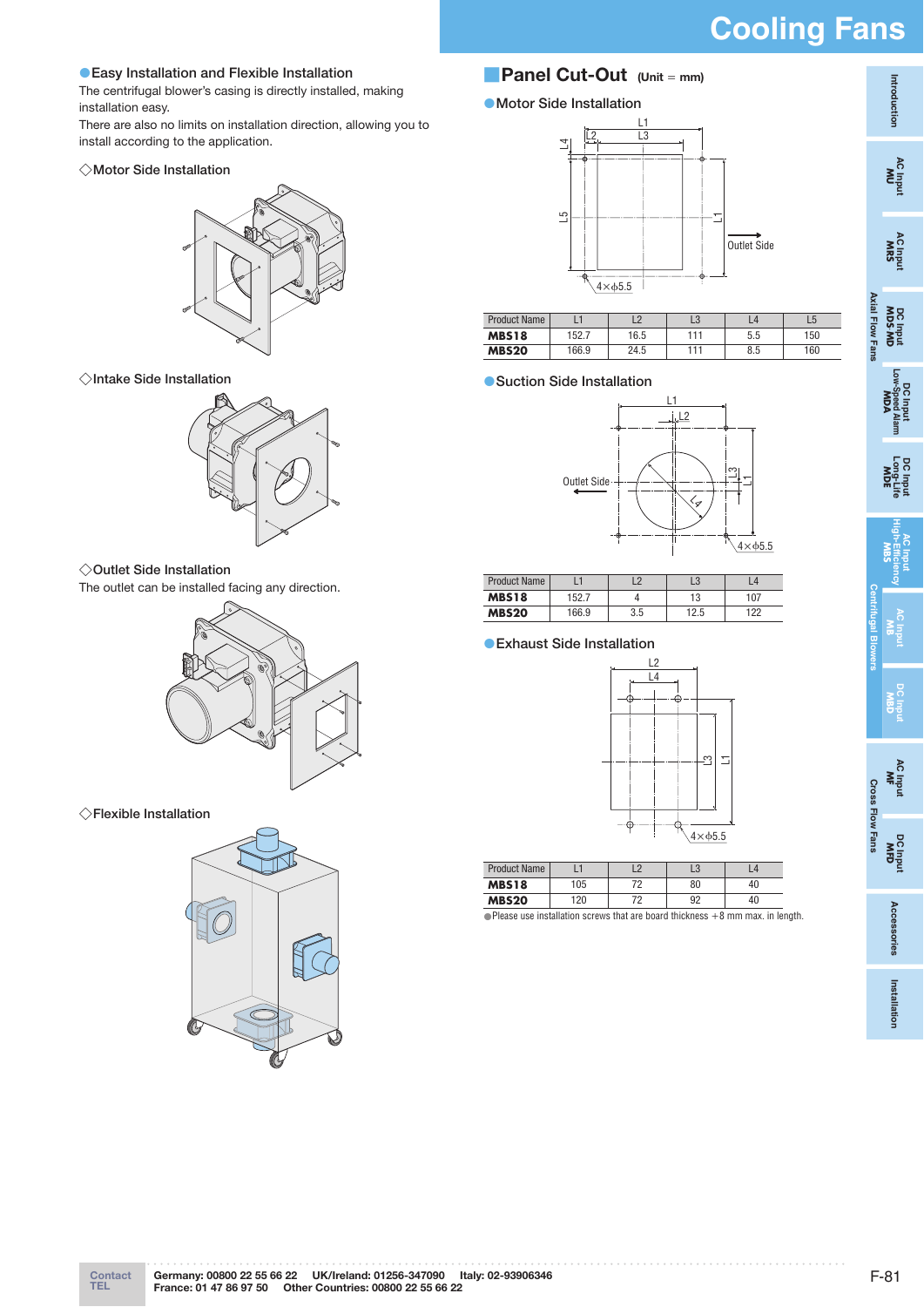□**180 mm** 

**MBS Series**

**High-efficiency, square AC Centrifugal Blower**

ϕ**50 mm**

ϕ**60 mm**

ϕ**80 mm**

ϕ**100 mm**

ϕ**120 mm**

ϕ**160 mm**

| 8888 |  |
|------|--|

Operating Ambient Temperature: −10∼+60˚C Operating Voltage Range: ±10% (Applies to each voltage) **Materials** Motor Case: Die cast aluminum Casing: Die cast aluminum Impeller: Aluminum Overheat Protection: Built-in thermal protector Bearings: Ball bearings

## **B** Specifications (ROHS)

# $\mathbf{R}$   $\mathbf{M}_{\text{us}}$  C E

| <b>Product Name</b> | Voltage<br><b>VAC</b> | Frequency<br>Hz | Current<br>H | Input<br>W | Speed<br>r/min | Maximum Air Flow<br>$m^3/m$ in | <b>Maximum Static Pressure</b><br>Pa | Noise Level<br>dB(A) |
|---------------------|-----------------------|-----------------|--------------|------------|----------------|--------------------------------|--------------------------------------|----------------------|
|                     | Single-Phase 220      | 50              | 0.38         | 80         | 2900           | 5.1                            | 320                                  | 67                   |
|                     | Single-Phase 220      | 60              | 0.58         | 128        | 3380           | 6.0                            | 470                                  | 70                   |
| <b>MBS18-DWHL</b>   | Single-Phase 230      | 50              | 0.37         | 82         | 2900           | 5.1                            | 320                                  | 67                   |
|                     | Single-Phase 230      | 60              | 0.56         | 128        | 3380           | 6.0                            | 470                                  | 70                   |

● Safety standards → Page H-2

The following items are included in each product.

Centrifugal Blower, Power Supply Cable, Air Control Louver, Centrifugal blower installation screws (M5×20 mm), Air control louver installation screws (M5×10 mm), Operating Manual

## ■**Air Flow – Static Pressure Characteristics**



## ■**Dimensions (Unit** <sup>=</sup> **mm)**

## ●**Centrifugal Blower**

| <b>Product Name</b> | <b>Centrifugal Blower Product Name</b> | Mass kg |
|---------------------|----------------------------------------|---------|
| <b>MBS18-DWHL</b>   | MBS18-DWH                              | 4.6     |

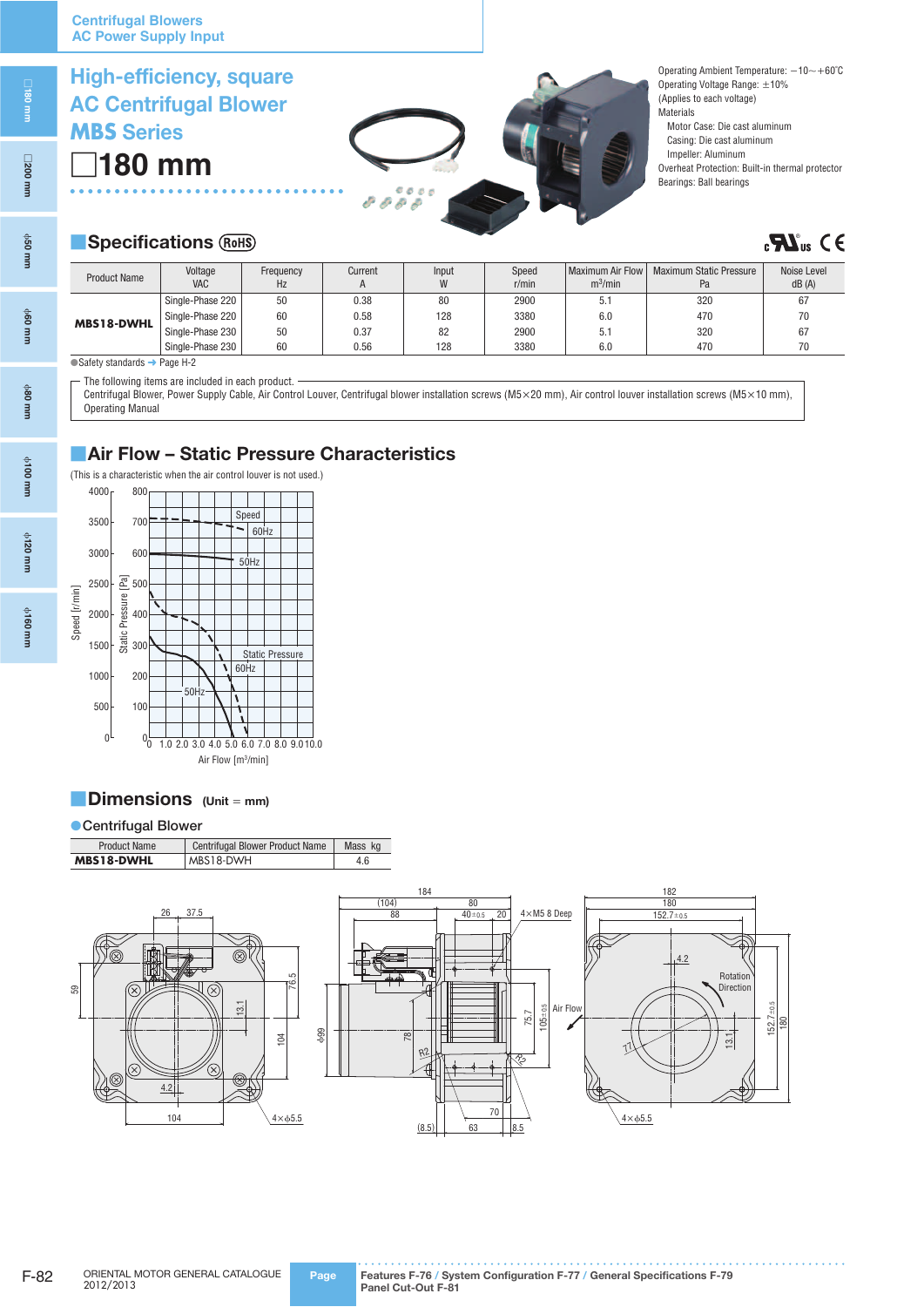# **Cooling Fans**



 ●**Air Control Louver (Included)** FCL18



## ■**Connection Diagram**



White N Power Supply Cable Green/Yellow Black L

PE

## ■**Accessories**

| Product             | <b>Product Name</b> | Page  |
|---------------------|---------------------|-------|
| <b>Finger Guard</b> | <b>FG18D</b>        | F-120 |

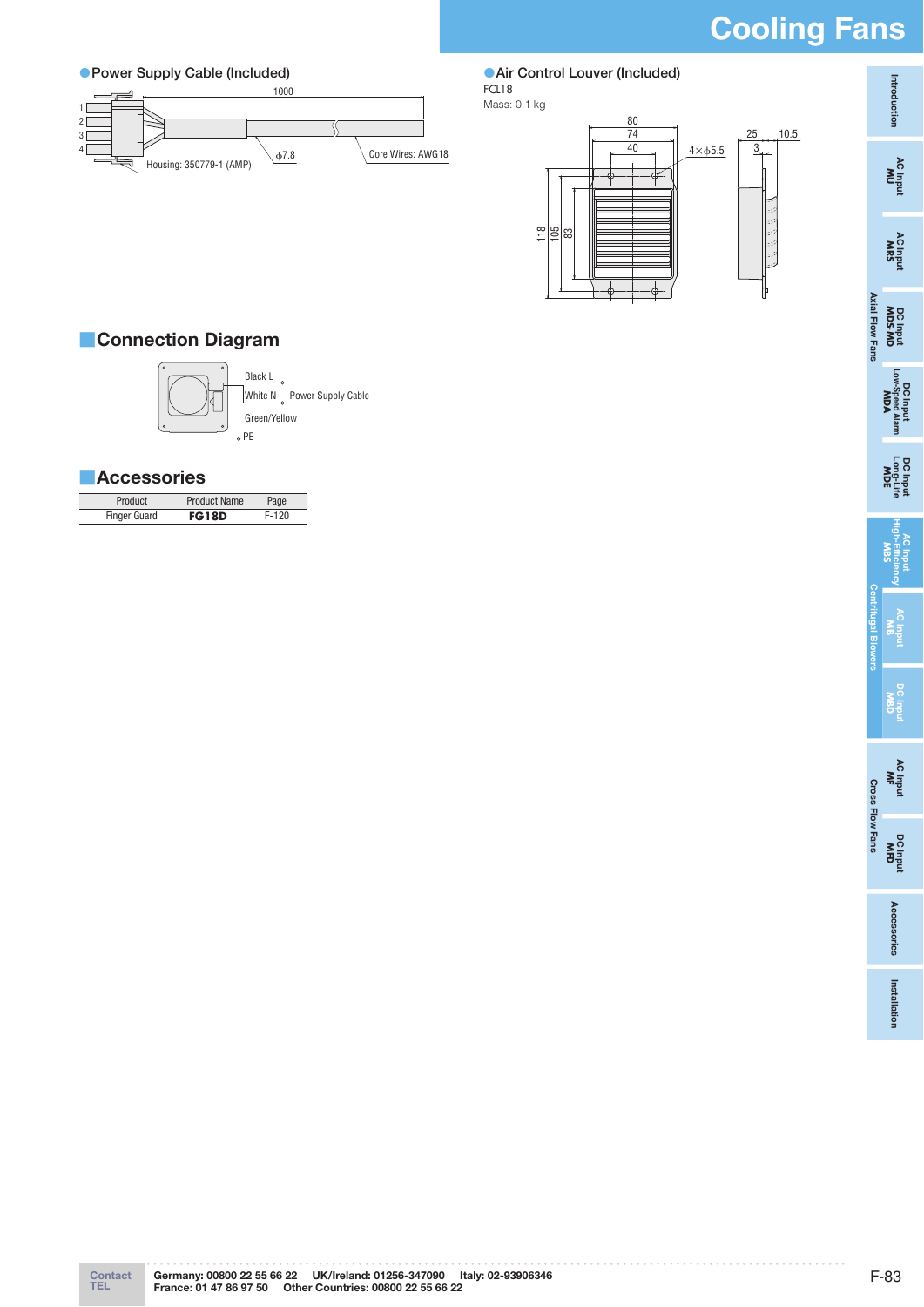**High-efficiency, square**

ϕ**80 mm**

ϕ**100 mm**

ϕ**120 mm**

ϕ**160 mm**

## **AC Centrifugal Blower MBS Series**

□**200 mm** 



Operating Ambient Temperature: −10∼+60˚C Operating Voltage Range: ±10% (Applies to each voltage) **Materials** Motor Case: Die cast aluminum Casing: Die cast aluminum Impeller: Aluminum Overheat Protection: Built-in thermal protector Bearings: Ball bearings

## **B** Specifications (ROHS)

## $\mathbf{C}$ **C**<sub>us</sub>  $\mathbf{C} \in$

| <b>Product Name</b> | Voltage<br><b>VAC</b> | Frequency<br>Hz | Current | Input<br>W | Speed<br>$r/m$ in | Maximum Air Flow<br>m <sup>3</sup> /min | <b>Maximum Static Pressure</b><br>Pa | Noise Level<br>dB(A) |
|---------------------|-----------------------|-----------------|---------|------------|-------------------|-----------------------------------------|--------------------------------------|----------------------|
|                     | Single-Phase 220      | 50              | 0.62    | 136        | 2900              | 6.9                                     | 420                                  |                      |
| <b>MBS20-DWHL</b>   | Single-Phase 220      | 60              | 0.99    | 217        | 3380              | 8.1                                     | 600                                  | 74                   |
|                     | Single-Phase 230      | 50              | 0.61    | 140        | 2900              | 6.9                                     | 420                                  |                      |
|                     | Single-Phase 230      | 60              | 0.97    | 219        | 3380              | 8.1                                     | 600                                  | 74                   |

● Safety standards → Page H-2

The following items are included in each product. -

Centrifugal Blower, Power Supply Cable, Air Control Louver, Centrifugal blower installation screws (M5×20 mm), Air control louver installation screws (M5×10 mm), Operating Manual

## ■**Air Flow – Static Pressure Characteristics**



## ■**Dimensions (Unit** <sup>=</sup> **mm)**

#### ●**Centrifugal Blower**

| <b>Product Name</b> | Centrifugal Blower Product Name | Mass kg |
|---------------------|---------------------------------|---------|
| <b>MBS20-DWHL</b>   | MBS20-DWH                       | 5.6     |